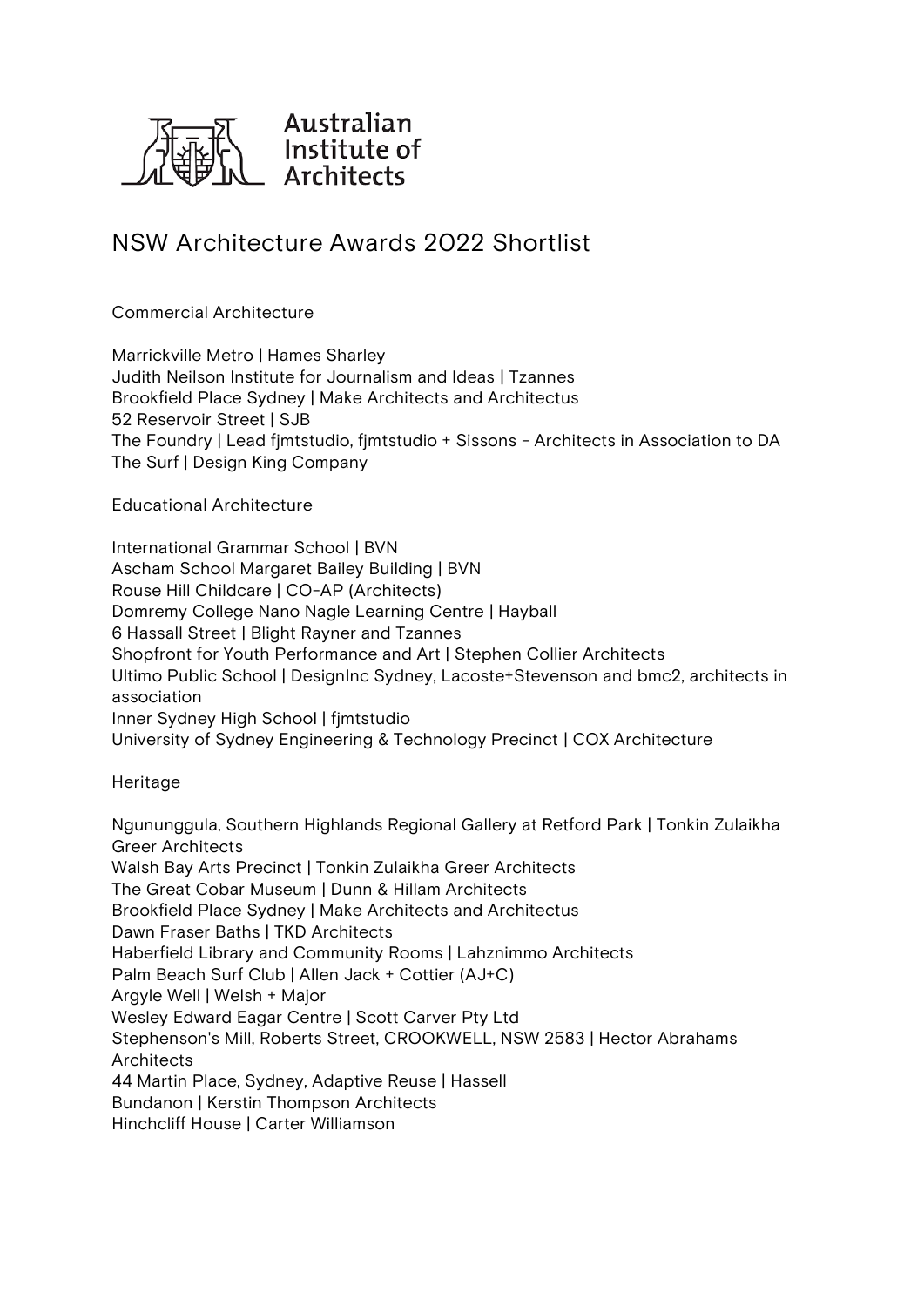**Interior Architecture**

**Multiplex Head Quarters | BVN Walsh Bay Arts Precinct | Tonkin Zulaikha Greer Architects The Hayesbery | Woods Bagot Shell House | Woods Bagot NAB 3 Parramatta Square | Woods Bagot King and Phillip Foyer | fjmtinteriors Wesley Edward Eagar Centre | Scott Carver Pty Ltd Quantium | Bates Smart The Woollahra Hotel | Richards Stanisich The Foundry | fjmtstudio and Davenport Campbell 9-15 Young Street | Richards Stanisich Hinchcliff House | Carter Williamson with Mitchell & Eades**

## **Public Architecture**

**Ngununggula, Southern Highlands Regional Gallery at Retford Park | Tonkin Zulaikha Greer Architects Walsh Bay Arts Precinct | Tonkin Zulaikha Greer Architects Eric Tweedale Stadium | dwp | design worldwide partnership Bundanon | Kerstin Thompson Architects Willinga Park Campdraft VIP Grandstand | COX Architecture Willinga Park Show Jumping Arena | COX Architecture Eden Port Welcome Centre | COX Architecture Ken Rosewall Arena & Precinct | COX Architecture Church of the Living God | Candalepas Associates Kings Langley Cricket Club & Amenities | Eoghan Lewis Architects**

**Residential Architecture – Houses (Alterations and Additions)**

**Stoneleigh | Paul Davies Architects Heritage Consultants Argyle Well | Welsh + Major Surry Hills Terrace | CO-AP (Architects) Woolloomooloo Apartment | Stephen Collier Architects Mosman Minka | Downie North North Bondi House | Anthony Gill Architects Light House | Alexander Symes Architect Escarpment House | Virginia Kerridge Architect Annandale Residence | H&E Architects Hidden Garden House | TRIAS Iririki | Madeleine Blanchfield Architects Tsubo Niwa | Matt Elkan Architect Gesticulating Wildly | Carter Williamson with Arent&Pyke beaCHalet | mattr studio**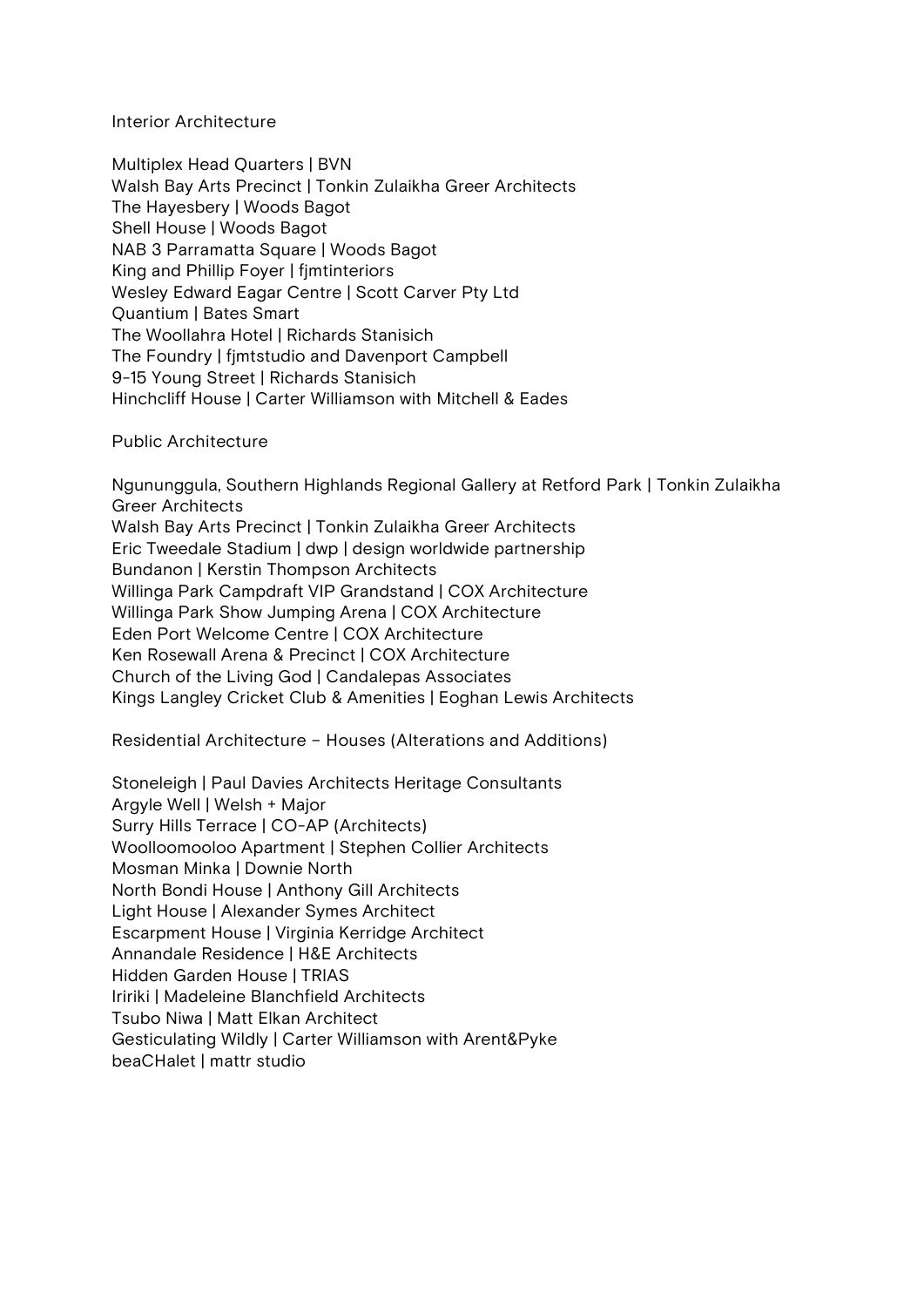**Residential Architecture – Multiple Housing**

**5 Uhrig Road, Stage 1 | BVN Opera Residences | Tzannes and Crone (Executive Architect) Architects Quay Quarter Lanes - 8 Loftus St | Studio Bright Living Quarters | Ha Architecture Macquarie University R1/R2 Student Accommodation | Architectus Newcastle East End Stage 1 | SJB, Durbach Block Jaggers and Tonkin Zulaikha Greer King and Phillip Residences | fjmtstudio Clarion | SJB 20 Cross St | Bates Smart 9-15 Young Street - Quay Quarter Lanes | SJB The Surry | Candalepas Associates St Marys Housing | McGregor Westlake Architecture Quay Quarter Lanes - 18 Loftus Street | Silvester Fuller**

**Residential Architecture – Houses (New)**

**DD House | Bokey Grant Dimensions X OM1 / Mobile Studio | Peter Stutchbury Architecture and Oscar Martin Seagrass House | Welsh + Major Lee House | Candalepas Associates Curl Curl House | TRIAS Bermagui Beach House | Winter Architecture Rosewood House | Madeleine Blanchfield Architects Stable House | Sibling Architecture**

**Small Project Architecture**

**Bara Bridge at Kensington Pond, Centennial Parklands | Sam Crawford Architects Summer Place Pavilion | Akimbo Architecture Stealth Pavilion | Plus Minus Design The Sanctuary | Welsh + Major Hyde Park Cafe and Museum Station Upgrade | Andrew Burns Architecture No Show at Carriageworks | Youssofzay and Hart**

**Urban Design**

**Parramatta Escarpment Boardwalk | Hill Thalis Architecture + Urban Projects with McGregor Westlake and Jane Irwin Landscape Architecture Macquarie University Central Courtyard Precinct | Architectus and ASPECT Studios Newcastle East End | SJB Alumni Park | McGregor Westlake Architecture and Spackman Mossop Michaels Quay Quarter Lanes | SJB, Silvester Fuller, Studio Bright, Carter Williamson, Lippmann Partnership and ASPECT Studios Terrigal Boardwalk & Rockpool | Arup Bundanon | Kerstin Thompson Architects**